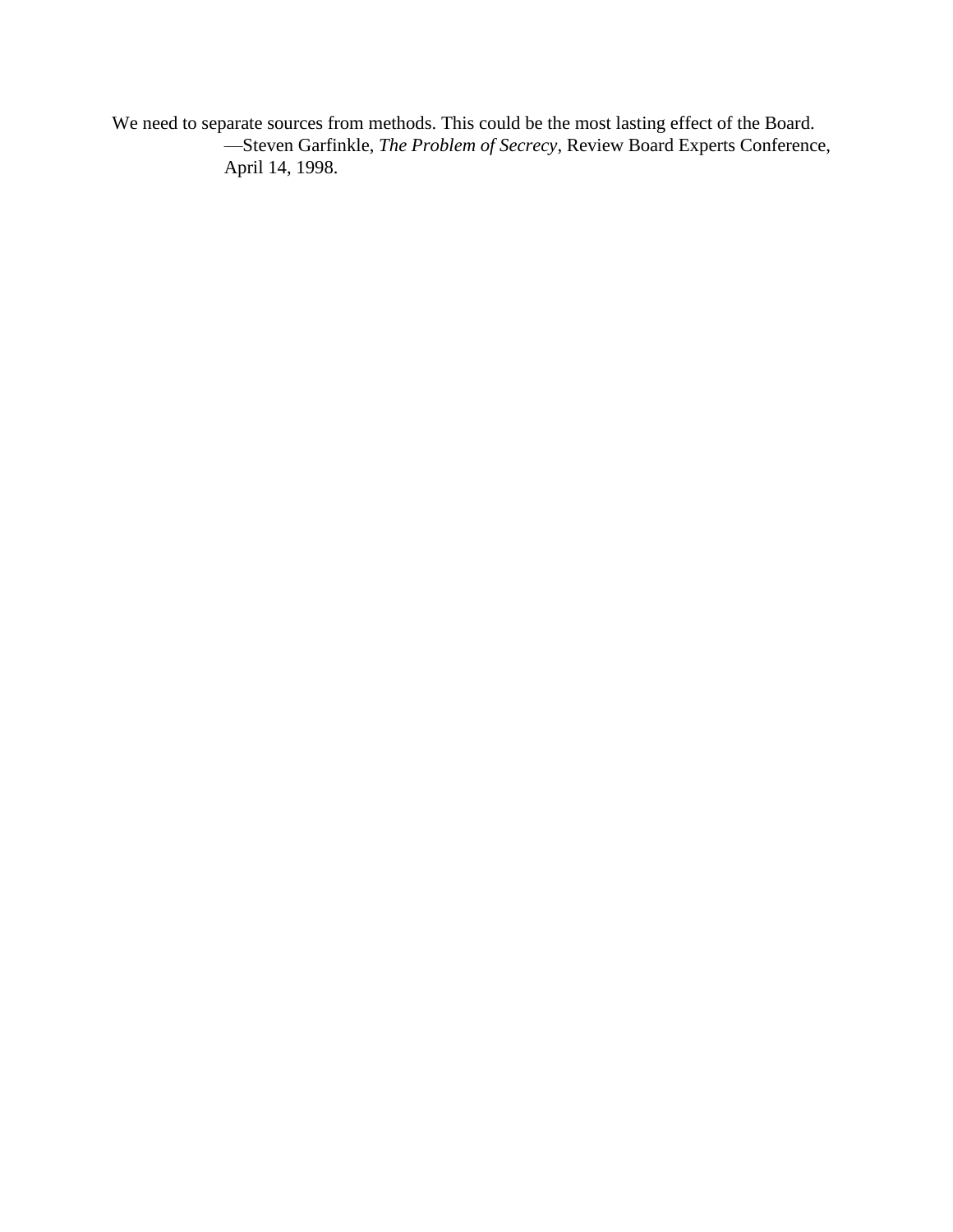The bill creates a strong presumption on releasing documents. The onus will be on those who would withhold documents to prove to the Review Board and the American people why those documents must be shielded from public scrutiny.

> —Senator John Glenn, Chairman, Committee on Governmental Affairs. *The Assassination Materials Disclosure Act of 1992: Hearings on S.J. Res. 282.,* 102d cong., 2d sess., 1992, 4.